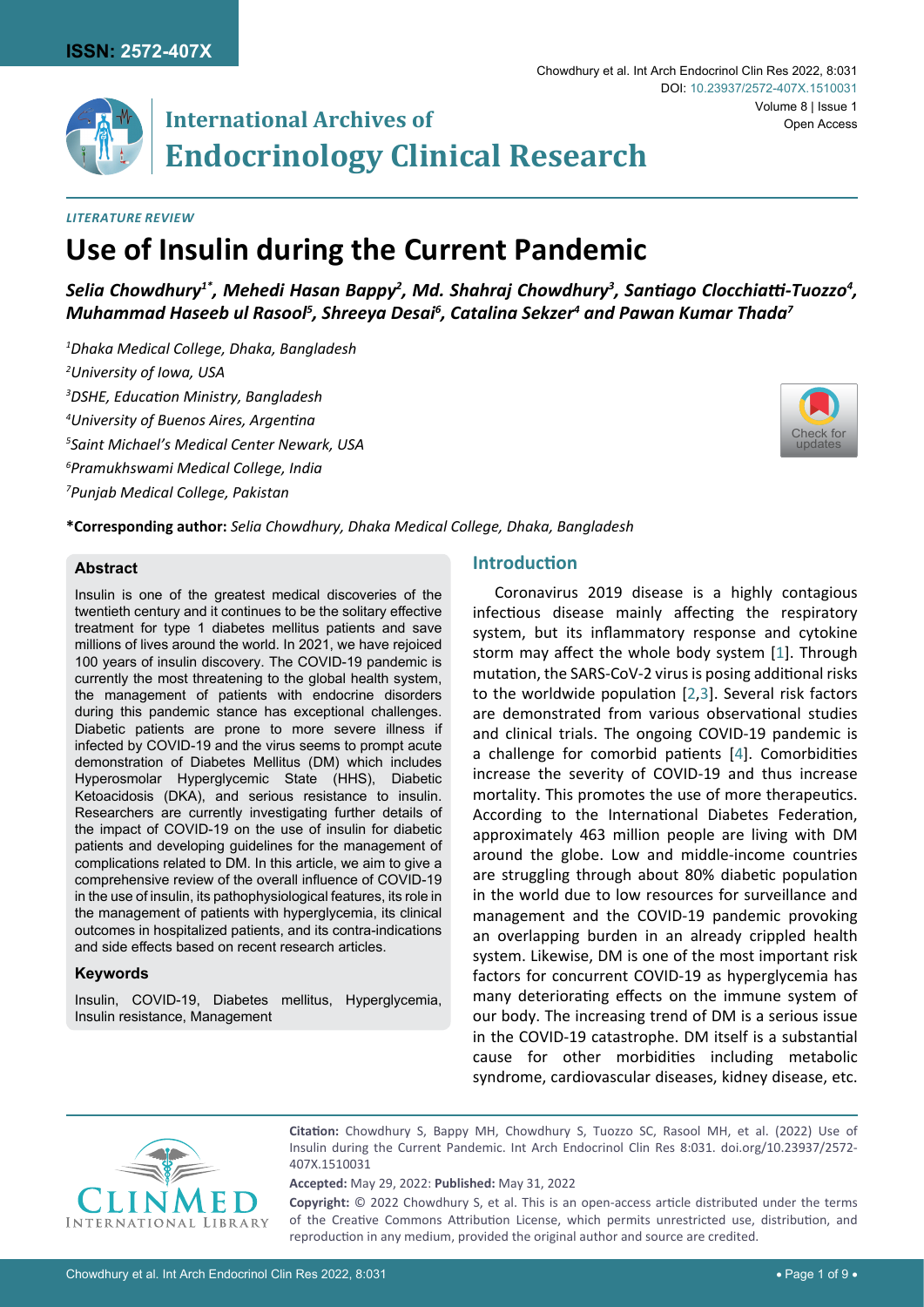Therefore, maintaining glycemic control has been an utmost priority in the healthcare system, preventing ICU admission and long hospital stay [[5](#page-6-3)].

A decade has been passed since the discovery of insulin, the greatest tool to fight against DM [[6](#page-6-4)]. The use of insulin therapy lessens the severity by lowering the blood glucose level. However, the prognosis of insulin therapy has been less noticed and studied. Some largescale cross-sectional study from China has suggested the role of insulin on a COVID-19 patient with diabetes [[7](#page-6-5)]. Moreover, slight modifications of medications may be required in case of co-existing diseases. Similar changes may be required in COVID-19 patients too. Steroids are being used broadly among COVID-19 patients. The use of steroids in severe cases exacerbates the already existing DM and induces new-onset DM [[8\]](#page-6-6). This also compels the use of insulin therapy.

COVID-19 outbreak necessitates a multidisciplinary approach, especially in multimorbid patients. It requires the role of endocrinologists, even more, in collaboration with other specialties. This will hasten the prognosis and prevent the adverse outcomes of COVID-19 patients. Exact data about the association of comorbidity and COVID-19 is still not clear as most available data and studies are from hospital consultation cohorts. However, virtually almost all reports suggest that there is increasing evidence of morbidity and mortality with DM [[9](#page-6-7)]. In addition, DM is the cause of more hospital admissions than in non-diabetics COVID-19 patients. Therefore, the overwhelming use of multiple drugs at a time may be required to manage multiple ongoing problems, but one should be careful about adverse outcomes. In this review, we aimed to culminate the association of the need for insulin use and its impact on the morbidity and mortality of COVID-19 patients.

# **Pathophysiology**

Comorbid DM is not only the second most frequent

comorbidity in hospital-admitted COVID-19 infected patients but also the second most important risk factor for developing COVID-19 disease, be it mild or severe. Moreover, diabetes increases the risk of a more severe disease course and mortality. Thus, there is a clear link between diabetes and a worse SARS-CoV-2 infection prognosis. There are many hypothesized mechanisms on how this relationship works. In this review, we explore four of them: The relation of hyperglycemia and COVID-19 infection, inflammation and insulin resistance, the occurrence of typical DM complications in COVID-19 infected patients, and the interaction between SARS-CoV-2, the ACE-2 enzyme, and hyperglycemia [[10,](#page-6-8)[11\]](#page-6-9).

Firstly, it was evidenced that the presence of DM type 1 or 2 and hyperglycemia are both independent predictors of mortality and morbidity. This clearly shows that hyperglycemia on its own may negatively modify disease prognosis. Moreover, poorer glycemic control correlates with an increased risk for more therapeutic measures, like medicalization, hospitalization, and an overall increase in mortality. This relationship between higher blood glucose levels and a more severe SARS-CoV-2 infection might be because elevated blood glucose increases SARS-CoV-2 replication [[10](#page-6-8)[,11\]](#page-6-9). This is because a higher glucose level translates into more glycolysis and more glycolysis directly helps SARS-CoV-2 replication by facilitating the production of mitochondrialreactive oxygen species and the activation of the hypoxia-induced factor 1-alpha, a key transcription factor [[10](#page-6-8),[11](#page-6-9)] ([Figure 1](#page-1-0)).

Secondly, it is common for COVID-19 infected patients to develop severe insulin resistance, thus requiring higher doses of insulin for correct glycemic control. This, translated to a diabetic patient, further deteriorates his/her metabolic control. The reasoning behind this increased insulin resistance is not yet fully understood, but there are two main hypotheses. One

<span id="page-1-0"></span>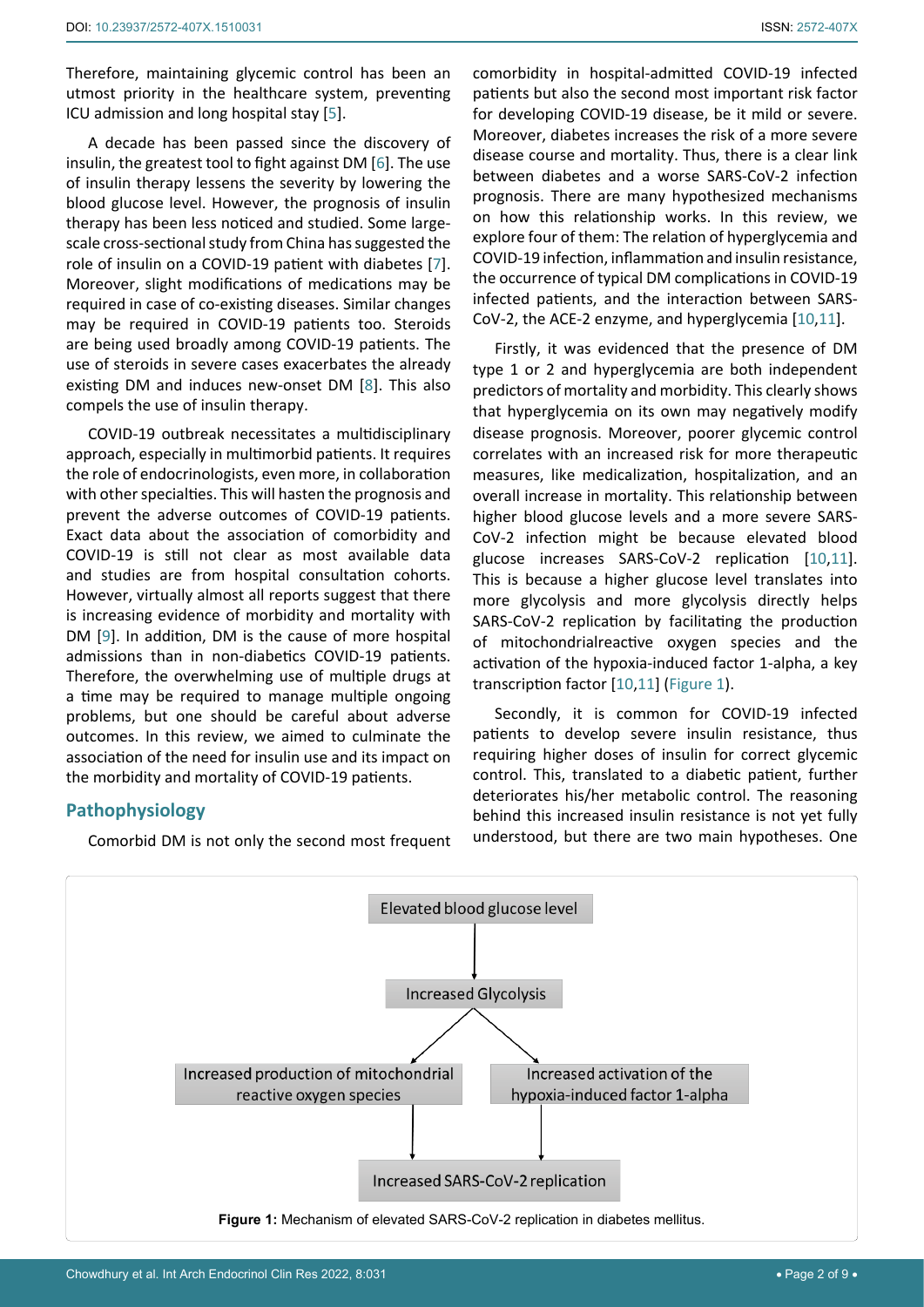states that the systemic increase of inflammatory cytokines (like IFN-gamma and TNF-alpha) secondary to SARS-CoV-2 infection correlates with the level of insulin resistance. It is known that TNF-alpha induces insulin resistance by promoting the activity of protein tyrosine phosphatase 1B that then goes on to dephosphorylate Insulin Receptor Substrate-2 reducing glucose transport across the cell membrane and thus, an increase in serum glycemia [[12](#page-6-28)]. Moreover, IFN-gamma produces insulin resistance by down regulating PI3K (phosphatidylinositol 3 kinase) in adipose and skeletal muscle cells [[12\]](#page-6-28).

Thirdly, it is imperative to understand that DM is a chronic disease that is usually associated with a number of life-threatening complications, most importantly cardiovascular heart disease, heart failure, and chronic kidney disease. Patients with these comorbid conditions are at increased odds of suffering further morbidity and mortality [[10\]](#page-6-8).

Finally, a key aspect of the relationship between diabetes and COVID-19 disease is ACE-2 [[10](#page-6-8)[,12](#page-6-28)]. It is generally accepted that ACE-2 is the main receptor for the entrance of the SARS-CoV-2 virus. Although the ACE enzyme is in high concentrations in the lung vasculature, it is also found in other tissues and cells throughout the organism. One of these other places are the beta cells of the pancreatic islets of Langerhans. It was seen that SARS-CoV-2 virions infect, damage, and destroy directly the beta cells of the pancreas, thus reducing the body's capacity to secrete insulin and regulate blood glucose [[12](#page-6-28)]. This argument is further supported by the fact that COVID-19 infection can produce hyperglycemia in nondiabetic patients, suggesting a possible injury to pancreatic beta cells [[12](#page-6-28)].

In summary, be it by direct hyperglycemic, increased severity of COVID-19, inflammation and insulin resistance, diabetic comorbid complications, or ACE-2 mediated entrance and lysis of pancreatic beta cells, diabetes undoubtedly increases COVID-19 severity.

## **Use of Insulin**

A retrospective observational study in US hospitals during the initial part of the COVID-19 pandemic had shown that the mortality rate was 28.8% higher in patients with DM. A similar effect was detected in patients having significant hyperglycemia compared to patients with no hyperglycemia [[13](#page-6-29)]. The prevalence of a more severe outcome by SARS-CoV-2 infection was also higher in patients of the male gender, and the risk of hospitalization was greater in patients with a BMI $\geq$  30 kg/m<sup>2</sup> . There was an even greater risk of a dead outcome in patients with obesity and other comorbidities [[14](#page-6-27)]. The increased mortality rates were attributed to a greater occurrence of ARDS, septic shock, acute renal injury, and DIC, after adjustment of demographics and disease severity [[15](#page-6-25)]. In Diabetic patients, the presence of microvascular and macrovascular complications,

chronic renal insufficiency, and use of insulin were found to be independent risk factors for increased mortality [[16](#page-6-10)[,17](#page-6-11)].

Hyperglycemia affects pulmonary function and has an inductive effect on influenza viral replication [[18\]](#page-6-12). Additionally, animal models have demonstrated the association of diabetes with lung structural changes, increased permeability of the alveolo-capillary membrane, and collapsed of alveoli [[19](#page-6-13)]. There has been an increased frequency of presentation with Diabetic Ketoacidosis and extreme insulin resistance in patients presenting with COVID-19 [[20](#page-6-14)]. Patients with COVID-19 infection had a range between 7-17 days in the ICU. These patients expressed lower levels of muscle glucose transporter type 4 (GLUT-4), insulin-dependent glucose transporter, and beta-serine/threonine protein kinase (AKT2), leading to insulin resistance [[21](#page-6-15)]. Prolonged bed rest was also associated with insulin resistance [[22\]](#page-6-16). A reduction of mitochondrial function and oxidative phosphorylation in bed rest studies were also thought to contribute to insulin resistance [[23](#page-6-17)]. The clinical syndrome is further complicated using catecholamines and corticosteroids for the treatment of COVID-19 complications [[24](#page-6-18),[25](#page-6-19)]. Historically, infection with viral pathogens, rotavirus, mumps, rubella, and other enteroviruses was found a common trigger for the onset of type 1 diabetes mellitus in susceptible patients [[26](#page-6-20)[,27](#page-6-21)]. This mechanism of molecular mimicry has been speculated to be one of the causes of hyperglycemia in COVID-19 patients [[28\]](#page-6-22). Insulin therapy remains the most used therapy for hyperglycemia in COVID-19 pandemic, although, in the pre-pandemic era, multiple trials have shown the efficacy and safety of DPP IV in ICU patients [[29\]](#page-6-23). Insulin plays a major role in modulating the immune response by controlling the effects of monocytes/macrophages, neutrophils, and T cells. Insulin therapy is thought to improve outcomes by protecting the endothelium, perhaps by inhibiting high levels of NO [[30](#page-6-24)]. Proactive treatment with ultralong-acting basal insulin dosage and correctional boluses should be encouraged to reduce the risk of deterioration of the altered metabolic state including episodes of hypoglycemia in patients with type 1 and type 2 diabetes. Patients who are already in ongoing treatment with insulin, should have an accurate control with different combinations of insulin to diminish even more the risk of metabolic alterations [[15](#page-6-25)[,31](#page-6-26)].

Other glucose lowering medications have also been under discussion for the treatment of diabetic patients with COVID-19 infections. In fact, studies show that these medications, such as GLP-1, RA, and SGLT-2 inhibitors, could have beneficial effects in distal organs including the cardiovascular and renal system. In Croatia, a study was conducted in patients with a high BMI ( $>$  30 kg/m<sup>2</sup>) [[14](#page-6-27)]. These patients could be treated with glucagonlike peptide-1 receptor agonists that were only used previously in patients with BMI > 35 kg/m<sup>2</sup>, and in patients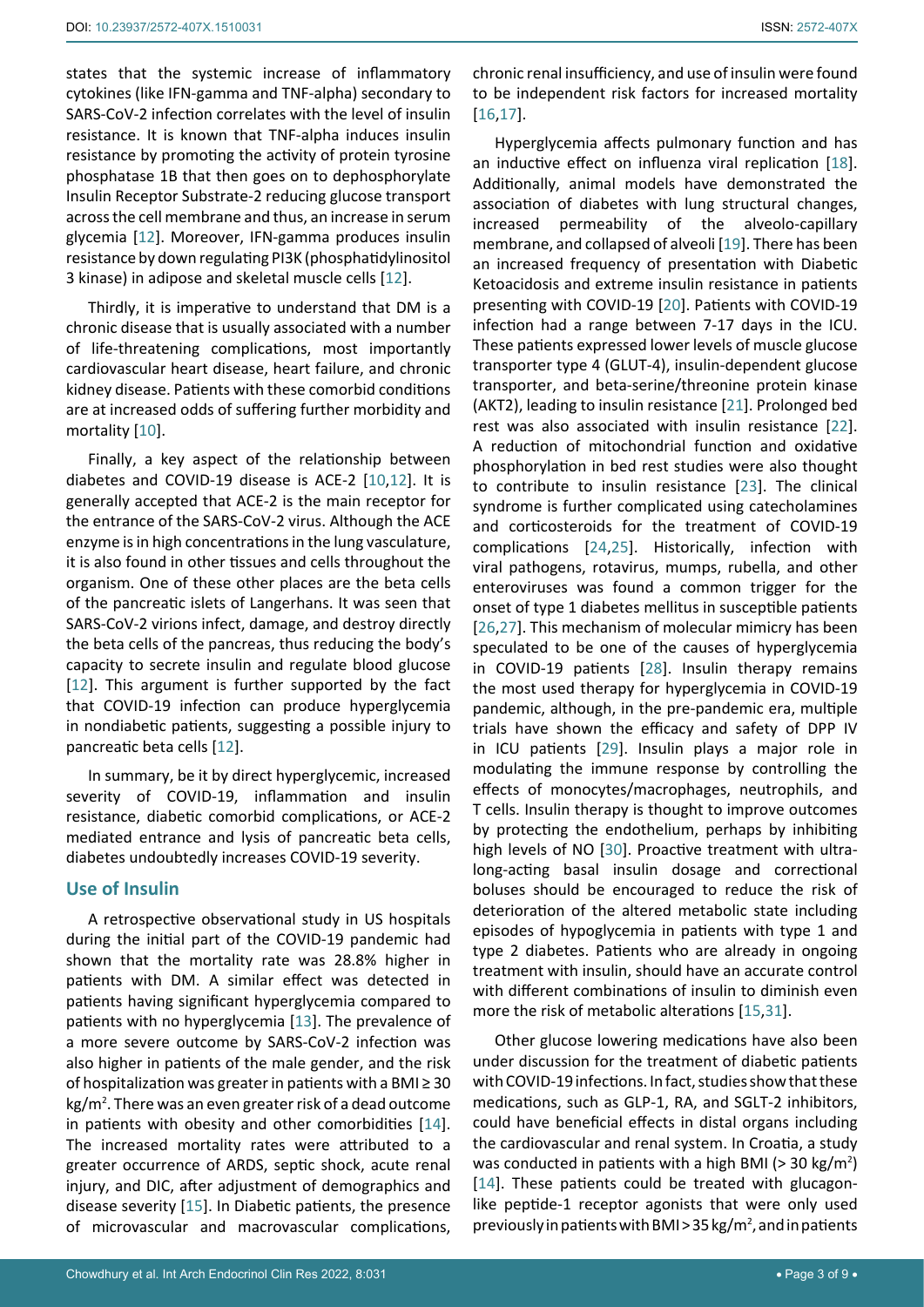with cardiovascular disease and type 2 diabetes, GLP-1 RA could be given with lower BMI levels such as > 28 kg/  $m<sup>2</sup>$  for a greater cardiovascular protection [[14](#page-6-27)]. Another medication that has shown little side effects in patients with an ongoing infection is DPP IV [[15](#page-6-25),[30](#page-6-24)]. Metformin could be used, checking renal and liver function prior to administration. Like insulin, metformin could also have an anti-inflammatory effect [[23](#page-6-17)]. Patients who are taking other oral antihyperglycemic medications besides the ones mentioned above, should stop administration during the period of acute illness, since they have shown to increase the risk of major side effects [[32\]](#page-6-30).

Fluctuating insulin resistance, dynamic glycemic monitoring, and management, and safety of health care workers in the process have been the major challenges in the management of COVID-19 patients in ICU [[33](#page-6-31)- [36](#page-7-5)]. Nurses from all over the world were redirected to work in critical care units with higher demands, where previous training was a must [[37](#page-7-6)]. Intravenous insulin has been predominantly used in ICU due to its rapid mode of onset and easy titration, however, there is a considerable risk of hypoglycemic episodes with the use of intravenous insulin. While practicing bundled therapy ideas by WHO [[33](#page-6-31)], repeated blood glucose monitoring and titration are particularly challenging [[38](#page-7-7),[39\]](#page-7-8). Studies show that serum glucose levels should be checked every one or two hours until an adequate infusion rate has been reached, afterwards levels can be checked every four hours [[23](#page-6-17)].

Currently, glycemic management in COVID-19 patients includes bedside Blood Glucose (BG) levels (100 to 180 mg/dL for noncritically ill patients and 140 to 180 mg/dL in critically ill patients) with structured insulin treatment protocols [[29](#page-6-23)]. These patients require point-of--of-care blood glucose (POC BG) checks before meal and bedtime for patients who are eating and every 4-6 hours [[29](#page-6-23)]. Food and Drug Administration (FDA) approved continuous glucose monitoring (CGM, Freestyle Libre (Abbott), and Dexcom G6) and home glucose (restricted to use for only one patient) devices for hospital use during the COVID-19 pandemic [[40](#page-7-9)]. These devices are used in place of Point-Of-Care Blood Glucose (POC BG) checks to minimize the frequency and duration spent in hypoglycemia, Personal Protective Equipment (PPE) use, and contact time of healthcare workers with the patient [[41](#page-7-10)]. Continuous subcutaneous insulin infusion (CSII/pump) and continuous glucose monitoring have shown to have a positive impact in diabetic patients under daily treatment. Healthcare workers should be advised if the patient is using a CSII on arrival at the hospital, and the decision to continue or not the administration of the drug should be made [[42](#page-7-11)]. Continuous glucose monitoring has been deemed a reasonable solution to the hypoglycemia issue, for which the FDA has given the enforcement discretion to the hospital for CGM use in ICU and inpatient stay [[43](#page-7-12)]. Different studies have demonstrated the efficacy

of CGM in reducing the incidence of hypoglycemia in diabetic patients on insulin, despite the negative impact of dehydration, edema, and dehydration on the accuracy of reading [[44](#page-7-0)[,45](#page-7-1)]. FDA has recently approved the use of a home glucometer in inpatient services by the patient, to minimize the interruption in glucose monitoring and keeping healthcare workers safe [[46](#page-7-2)]. Although the Dexcom sensors can be read at a distance of 20 feet, freestyle libre sensors need to keep the reader in the immediate vicinity of the sensor to read the results. Possibly patients can be taught how to use the reader in noncritical situations to lessen the burden on the healthcare workers [[6](#page-6-4)]. It is important to remember that these devices require previous training, and that appropriate interdisciplinary staff should participate in the patients care [[32](#page-6-30)]. Switching to telehealth consults in this pandemic era should be highly considered in patients that require a stricter control of their health, while limiting exposure to hospital environments [[30](#page-6-24)].

## **Insulin in Critical Patients with COVID-19**

There exists a bidirectional correlation between hyperglycemia and inflammation [[22\]](#page-6-16). Hyperglycemia is caused by the inflammatory state of COVID-19 infection, amplified especially in preexisting diabetes and obesity, leading to worsening of prognosis in COVID-19 patients [[22](#page-6-16)[,47](#page-7-3),[48](#page-7-4)].

In 2013, Dandona, et al. conducted a crossover controlled study in type 1 diabetes patients by infusing either of insulin (2 U/L) with 5% dextrose (100 mL/h)/5% dextrose (100 mL/h)/physiological saline (100 mL/h) for 4 hours on 3 days separated by 1 week showing (1) Free fatty acids (FFA) decreased with insulin and increased especially with dextrose compared to saline infusion (2) High-Mobility Group-B1 (HMGB-1), Reactive Oxygen Species (ROS) generation by polymorphonuclear neutrophils (PMN) decreased with insulin infusion, increased with dextrose and remains unchanged with saline infusion (3) There is also decrease in C-reactive protein (CRP) and rapid upon activation T expressed and secreted (RANTES, CCL-5) with insulin infusion while these parameters remains unchanged with dextrose/ saline infusion (4) p47phox expression (subunit of NADPH oxidase in mononuclear cells) is suppressed with insulin infusion while it remains unchanged with dextrose/saline infusion (5) TLR-1, TLR-2, TLR-4, and CD14 expression in mononuclear cells (MNC) increased with insulinwhile TLR-1, TLR-2, TLR-4 decrease and CD14 remains unchanged with dextrose infusion. There is no change in these parameters following saline infusion (6) TLR-4 protein level in MNC increases with dextrose and remains unchanged with insulin/saline infusion (7) HMGB-1 protein and p38 Mitogen-Activated Protein (MAP) kinase in MNC decrease with insulin, these parameters in addition with c-Jun NH2-terminal kinase (JNK)-1 decrease with dextrose, and remains unchanged with saline infusion (8) Platelet cell adhesion molecule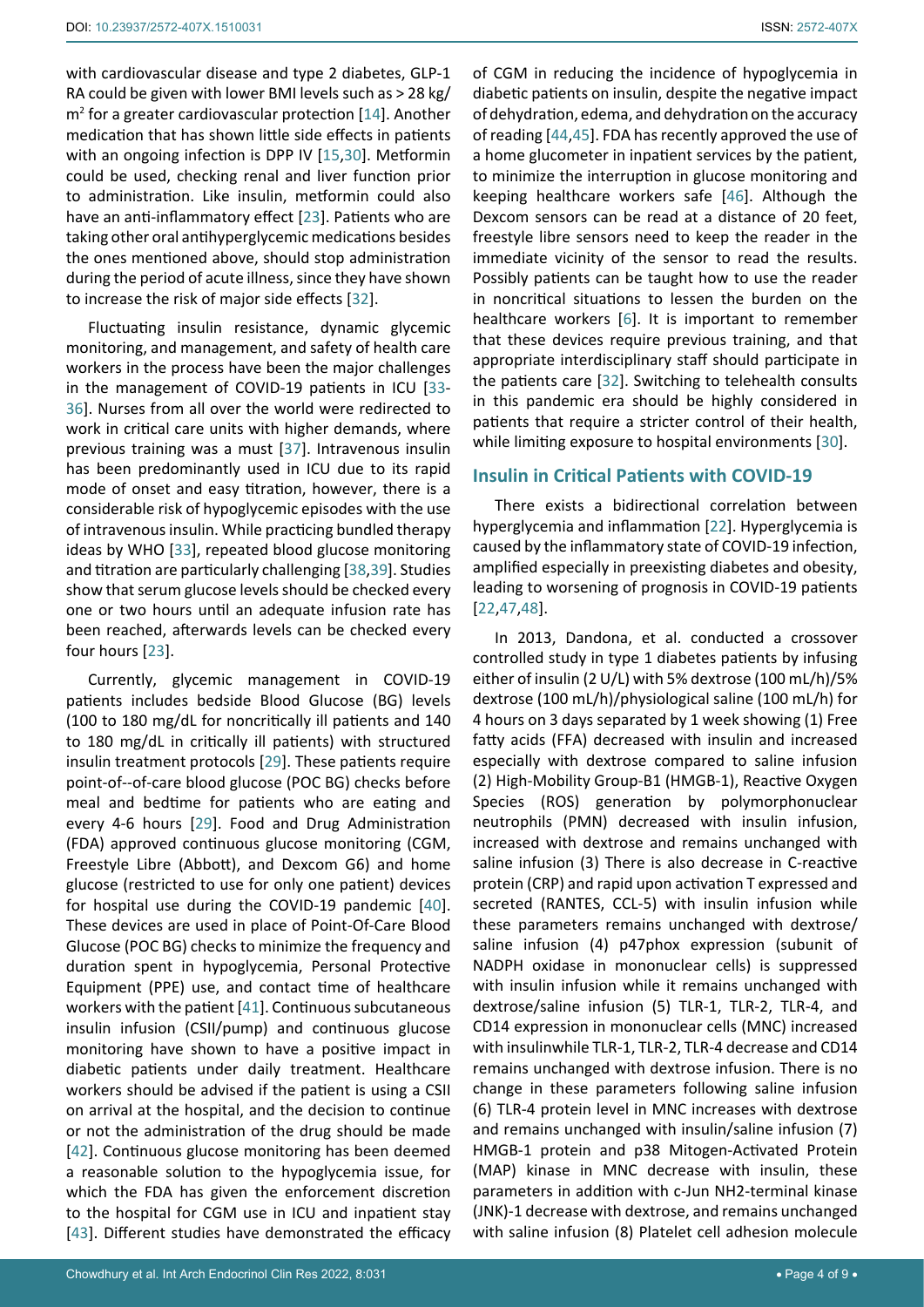expression decrease with insulin infusion and remains unchanged with dextrose/saline infusion [[46\]](#page-7-2). Thus, the authors concluded anti-inflammatory effects of insulin in comparison with the inflammatory effects of glucose in these patients [[2](#page-6-0)]. Therefore, insulin therapy should be used in the management of hyperglycemia in COVID-19 patients due to its anti-inflammatory, antiprothrombotic, and fibrinolytic properties [[49](#page-7-13)].

In 2005, Vanhorebeek, et al. conducted a prospective randomized controlled study to determine the beneficial effects of insulin therapy in critically ill patients demonstrating (1) Glycemic control of insulin therapy resulted in the protection of mitochondrial compartment and innate immunity (2) Decrease in morbidity and mortality (3) Non-glycemic effects included improvement in serum lipid profile, preventing catabolic state due to critical illness and myocardial protection concluding better overcome of critical illness on treatment with insulin therapy [[50\]](#page-7-14).

# **Insulin Therapy in Steroid-Induced Hyperglycemia**

Publication of RECOVERY Trials elicited the mortality benefit of Dexamethasone in COVID-19 infected patients [[51](#page-7-15)]. REACT working group trial further strengthened the findings [[52](#page-7-16)], however, another randomized clinical trial conducted in Brazil showed no difference in 28 days mortality, but patients on steroids required increased insulin dosage [[53\]](#page-7-17). Treatment with steroids leads to steroid-induced diabetes, the severity of which varies based upon the duration and dose of steroid use, eGFR, age, and severity of illness [[54](#page-7-18)[-57](#page-7-19)]. Acute Hyperglycemia has been reported in COVID infected patients with no reported diabetes status [[58](#page-7-20)[-60](#page-7-21)], and a positive correlation was found between admission hyperglycemia and disease severity and mortality [[61](#page-7-22),[62](#page-7-23)]. This effect is hypothesized to be partially ACTH-dependent stress response to inflammatory mediators like TNFα and IL-1 due to the release of CRH [[63](#page-7-24)]. Hypercortisolism leads to an increased rate of hepatic gluconeogenesis and inhibits glucose utilization in organs causing insulin resistance [[64](#page-7-25)]. Acute hyperglycemia has been shown to support SARS-CoV-2 replication via the upgradation of hypoxia-inducible factor  $1\alpha$  (HIF1 $\alpha$ ), which in turn further supplements the glycolytic pathway and IL-1β expression [[65](#page-7-26)]. Therefore, the patient who is already diabetic at the time of infection has more disease manifestations. Stress, hyperglycemia, insulin resistance, and counterregulatory mechanisms due to ongoing inflammation lead to loss of muscle mass, which in turn translates to detrimental clinical outcomes [[66](#page-7-27)]. Administration of glucocorticoids in an ongoing catabolic state, in the presence of catecholamines, will further accentuate hyperglycemia [[67](#page-7-28)-[69\]](#page-8-11). The immunosuppressive effect of corticosteroids delays the viral clearance from the host's body [[70\]](#page-8-12). Tight glycemic control in ICU patients reduced mortality in cardiac

surgery patients from 8% to 4.6% where only 13% of the patients were diabetic. The major benefit was seen in patients having sepsis and polyorgan failure [[71\]](#page-8-0). The protective effect was attributed to protection against the development of organ failure [[72](#page-8-1)]. Two randomized control trials failed to show any mortality benefit in 28 or 90 days, however, those trials were terminated earlier due to patient safety concerns and frequency of hypoglycemia in critical patients [[73,](#page-8-2)[74\]](#page-8-3). Glucose infusion along with exogenous insulin has been shown to inhibit lipolysis, increase peripheral tissue glucose uptake, and decrease the concentration of inflammatory markers, but failed to inhibit hepatic endogenous stress-induced glycogenolysis [[75](#page-8-4)[,76](#page-8-5)]. Although conventional insulin supplementation with glucose has shown an equivocal effect on protein turnover [[77](#page-8-6)[,78\]](#page-8-7), hyper insulin supplementation reaching a level of 1500 pmol/L has been shown to suppress the catabolic stateinduced protein degradation [[75](#page-8-4)]. Retrospective studies involving the use of exogenous insulin are an appealing topic for future research, but the definite impact of insulin supplementation in COVID-19 patients cannot be predicted [[79](#page-8-8)].

## **Side Effects and Contraindications**

One of insulin's most important side effects is hypoglycemia. This is true whether insulin is being used for the adequate glycemic control of diabetic patients, hyperglycemia related to COVID-19, or glucocorticoid use [[29](#page-6-23),[80\]](#page-8-9). Hypoglycemia is especially frequent in intensive care settings. It can be worse in the case of hospitalized severely ill COVID-19 patients because of a grave insulin resistance that is commonly seen in this disease [[81](#page-8-10)]. With the resolution of COVID-19, this inflammation quickly subsides, and the secondary insulin resistance goes down as well, rapidly decreasing the need for insulin and increasing the risk of hypoglycemia. Therefore, it is important to reduce the insulin dose as patients begin to recover from the disease to diminish the risk of future hypoglycemia. Yu, et al. [[7](#page-6-5)] developed a retrospective study where they discovered that 40.6% of patients who died while on insulin treatment experienced hypoglycemia during their hospital stay. In contrast, all patients who did not take insulin survived and only 1.4% of them suffered hypoglycemia.

Apart from hypoglycemia, another important side effect of insulin is hypokalemia. This is mainly because insulin is one of the three main hormones that promote potassium influx into the cell from plasma [[73\]](#page-8-2). Potassium balance is even more crucial in COVID-19 patients as it is a common electrolyte disturbance associated with the disease course [[20,](#page-6-14)[74\]](#page-8-3). This is due to several possible mechanisms. Gaetano, et al. found out in a retrospective analysis that two important risk factors for hypokalemia among COVID-19 patients were female sex and diuretic use [[20](#page-6-14)]. Moreover, it is believed that the interaction between SARS-CoV-2 and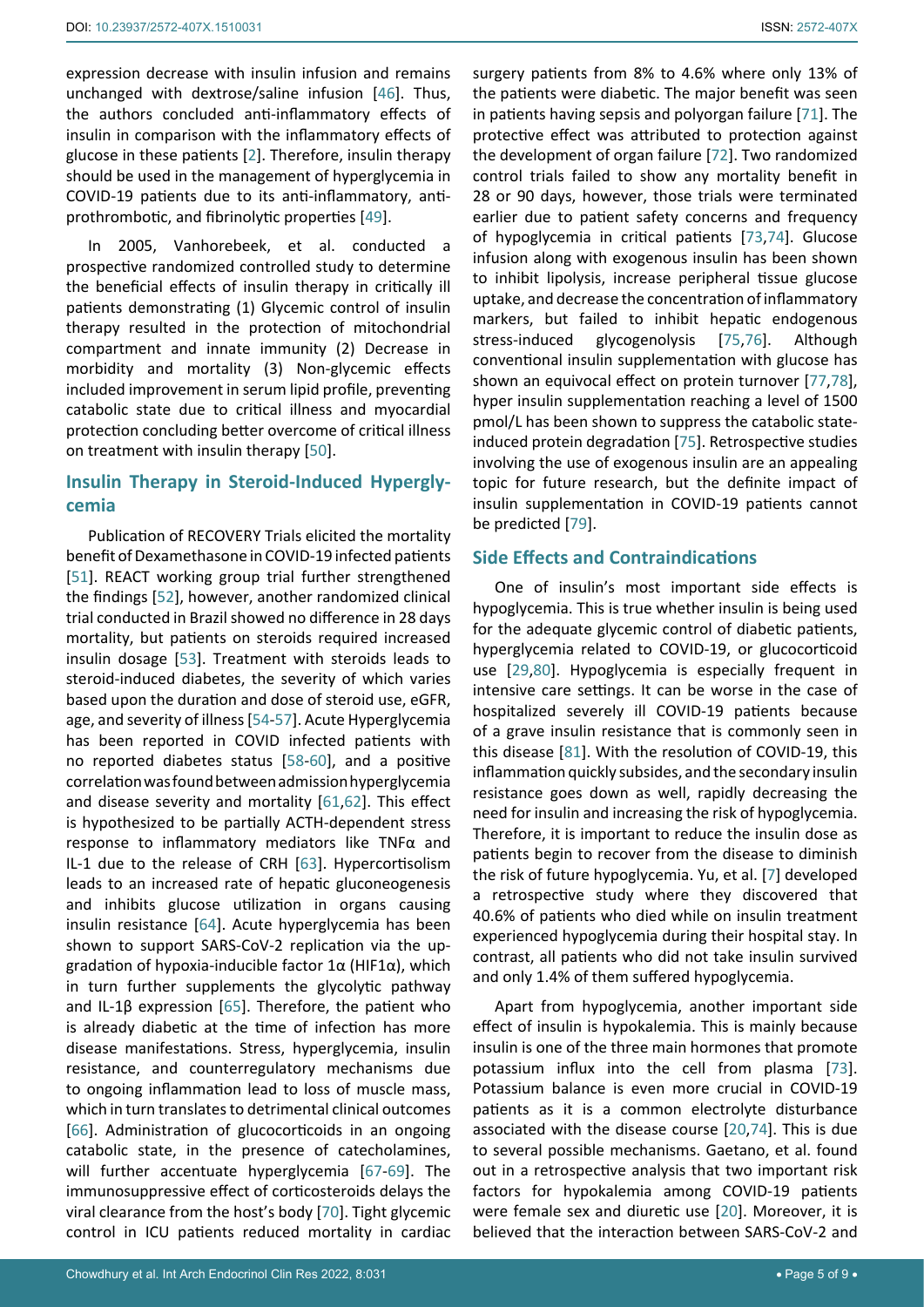the renin-angiotensin-aldosterone system originates a secondary hyperaldosteronism induced by the increased concentrations of angiotensin 2 found in COVID-19 infected patients. This latter mechanism may be due to the disruption of ACE-2 by the binding of SARS-CoV-2 [[20](#page-6-14)].

After a thorough search through the current up-todate bibliography, we found no specific contraindications for insulin use in the setting of COVID-19. As stated before, both hypoglycemia and hypokalemia are common in the setting of hospitalized, moderately to severely ill COVID-19 patients. Because both hypoglycemia and hypokalemia are important insulin side effects, extreme caution is advised when treating COVID-19 patients with insulin and accompanying hypoglycemia or hypokalemia.

Although not a specific contraindication by itself, it is relevant to state that recent studies tend to show that insulin increases mortality in COVID-19 patients with comorbid diabetes [[7](#page-6-5)[,80](#page-8-9)]. Yang, et al. analyzed 18 articles involving a totality of 12,277 patients in their systematic review [[80](#page-8-9)]. They concluded that there was an overall increase in the risk of mortality, severe and/or critical COVID-19 complications, and, finally, in-hospital admissions. The exact mechanisms to explain this occurrence are unknown, however, some are hypothesized. One of them is that insulin may promote the release of proinflammatory cytokines from macrophages in the setting of sepsis [[82](#page-8-16)[-85](#page-8-17)]. Furthermore, insulin may induce lung inflammation during sepsis [[86-](#page-8-18)[90](#page-8-13)]. An analysis to determine the underlying cause of injury mediated by insulin was conducted in patients without an episode of hypoglycemia during their hospital stay [[91\]](#page-8-19). Studies demonstrated that SARS-CoV-2 and insulin activated the NLRP3 inflammasome in macrophages [[92](#page-8-20)]. This activation stimulates pro-IL-1β maturation leading to a pro-inflammatory response. Diabetic patients are also suffering from increased glucose concentration and free fatty acids that also contribute to IL-1β formation and activation of an immune response. This ongoing inflammatory state could lead to a greater risk of SARS-CoV-2 infection. High glucose levels favored the replication of the virus inside monocytes [[65\]](#page-7-26).

Furthermore, there remains a risk of a worse COVID-19 prognosis increase with poorer metabolic control [[87](#page-8-21)]. For example, it was revealed that insulin requirements paralleled the severity of COVID-19 infection in critically ill patients [[88](#page-8-22)]. This demonstrates a possible link between insulin requirements and a poorer prognosis of the disease. This point is further explained by Kow, et al. who argue that the association between insulin use, and mortality is subject to differences in glycemic control between insulin and non-insulin users [[89](#page-8-23)].

It is still unclear whether insulin or other predisposing factors are held accountable for the high level of mortality observed in patients with COVID-19 and type 2 diabetes. This still presents a great challenge for physicians that are faced everyday with this ongoing pandemic. Insulin is usually preferred over other antidiabetic drugs for the control of glycemia in in-patient settings as insulin can be used for mild, moderate, and severe SARS-CoV-2 infection [[90](#page-8-13)]. In synthesis, regarding contraindications, insulin use in diabetic patients should not be stopped due to COVID-19 infection as there is not enough evidence to suggest that its sole use is detrimental. Further randomized controlled trials are needed to confirm these results.

### **Conclusion**

Present research studies are conveying mounting evidence of morbidity and mortality of COVID-19 patients with DM. But the results remain unclear and controversial, therefore, we conducted this review study for a clearer picture. DM is causing more hospital admissions for COVID-19 patients than in nondiabetic patients, and more severe complications are prominent due to the amalgamation of COVID-19 with DM. Insulin treatment is reported to relate to higher mortality rates and other adversative consequences in patients with COVID-19 and DM, however, the reports are not conclusive. Insulin is still the favored therapy for hyperglycemia in hospitalized patients who have moderate to acute COVID-19. It is mandatory to always use insulin for patients with type 1 DM to prevent ketoacidosis, while the use of insulin therapy might be temporary for type 2 DM patients [[93](#page-8-14)[,94](#page-8-15)]. Additional effects of COVID-19 infection on the use of insulin and potential management and treatment options are still being investigated by researchers all around the world. We recommend patients with DM should be more carefully treated according to the currently available guidelines to prevent any unwanted complications and mortality.

## **Consent for Publication**

Not applicable.

## **Funding**

None.

## **Conflict of Interest**

The authors declare no conflict of interest.

### **Acknowledgements**

Declared none.

### **References**

<span id="page-5-0"></span>1. [Chowdhury S, Bappy MH, Chowdhury S, Chowdhury MS,](https://www.ej-clinicmed.org/index.php/clinicmed/article/view/159)  [Chowdhury NS \(2022\) Omicron Variant \(B. 1.1. 529\) of](https://www.ej-clinicmed.org/index.php/clinicmed/article/view/159)  [SARS-CoV-2, A Worldwide Public Health Emergency!.](https://www.ej-clinicmed.org/index.php/clinicmed/article/view/159)  [European Journal of Clinical Medicine 3: 5-9.](https://www.ej-clinicmed.org/index.php/clinicmed/article/view/159)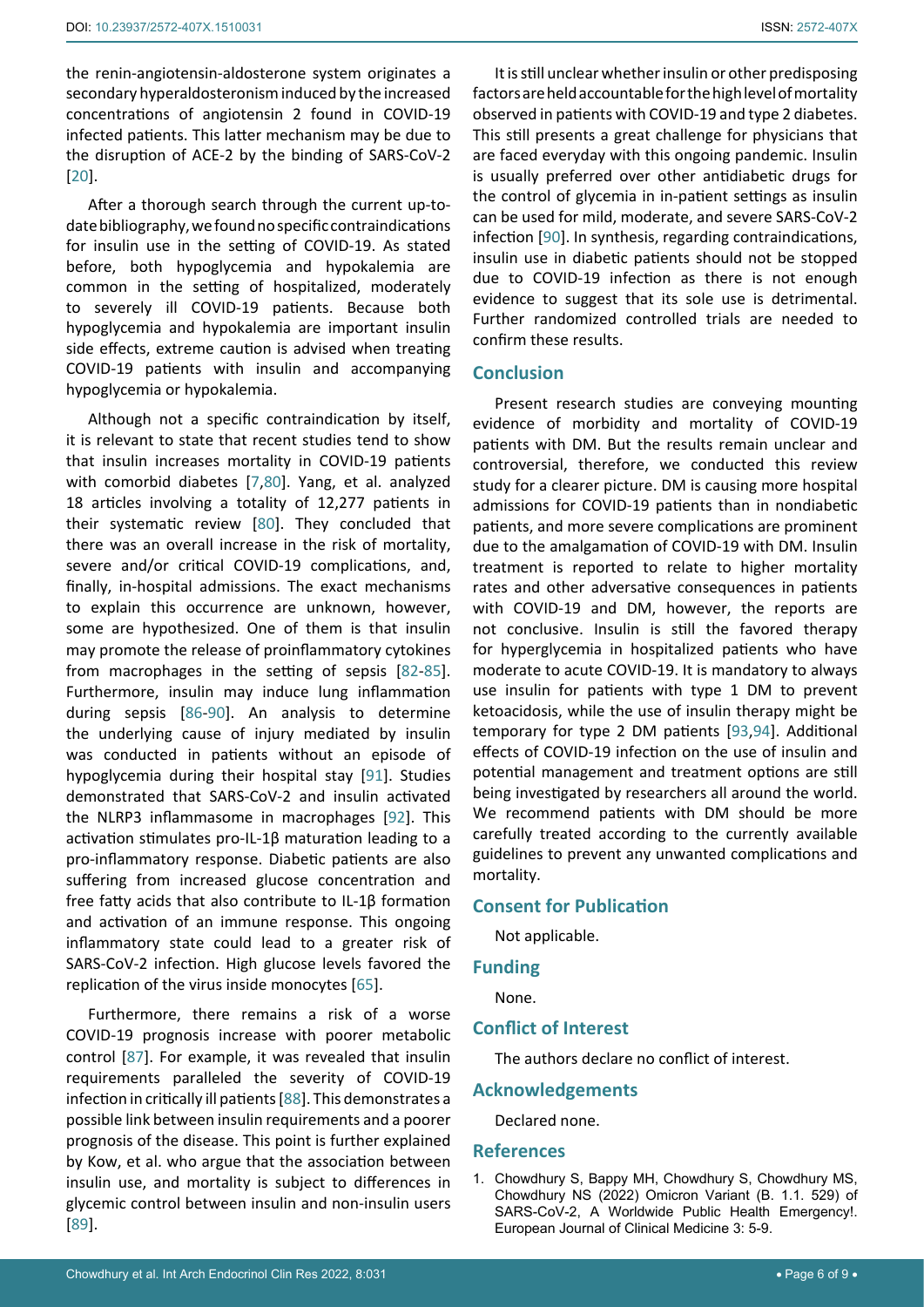- <span id="page-6-0"></span>2. Chowdhury S, Bappy MH, Chowdhury S, Chowdhury MS, Chowdhury NS (2021) Current review of Delta Variant of SARS-CoV-2. European Journal of Medical and Health Sciences 3: 23-29.
- <span id="page-6-1"></span>3. Chowdhury S, Bappy MH (2021) On the Delta Plus Variant of SARS-CoV-2. European Journal of Medical and Health Sciences 3: 52-55.
- <span id="page-6-2"></span>4. [Chowdhury S, Bappy MH, Chowdhury S, Chowdhury MS,](https://ejmed.org/index.php/ejmed/article/view/1099)  [Chowdhury NS \(2021\) COVID-19 Induced Cardiovascular](https://ejmed.org/index.php/ejmed/article/view/1099)  [Complications and Recent Therapeutic Advances.](https://ejmed.org/index.php/ejmed/article/view/1099)  [European Journal of Medical and Health Sciences 3: 17-22.](https://ejmed.org/index.php/ejmed/article/view/1099)
- <span id="page-6-3"></span>5. [Marazuela M, Giustina A, Puig-Domingo M \(2020\) Endocrine](https://pubmed.ncbi.nlm.nih.gov/32643004/)  [and metabolic aspects of the COVID-19 pandemic. Rev](https://pubmed.ncbi.nlm.nih.gov/32643004/)  [Endocr Metab Disord 21: 495-507.](https://pubmed.ncbi.nlm.nih.gov/32643004/)
- <span id="page-6-4"></span>6. [Riley F \(2021\) 100 years of insulin. Diabetes UK.](https://www.diabetes.org.uk/research/research-impact/insulin)
- <span id="page-6-5"></span>7. [Yu B, Li C, Sun Y, Wang DW \(2021\) Insulin treatment](https://pubmed.ncbi.nlm.nih.gov/33248471/)  [is associated with increased mortality in patients with](https://pubmed.ncbi.nlm.nih.gov/33248471/)  [COVID-19 and type 2 diabetes. Cell Metab 33: 65-77.](https://pubmed.ncbi.nlm.nih.gov/33248471/)
- <span id="page-6-6"></span>8. [Rayman GE, Lumb AN, Kennon B, Cottrell C, Nagi D, et](https://pubmed.ncbi.nlm.nih.gov/32740972/)  [al. \(2021\) Dexamethasone therapy in COVID-19 patients:](https://pubmed.ncbi.nlm.nih.gov/32740972/)  [implications and guidance for the management of blood](https://pubmed.ncbi.nlm.nih.gov/32740972/)  [glucose in people with and without diabetes. Diabet Med](https://pubmed.ncbi.nlm.nih.gov/32740972/)  [38: 14378.](https://pubmed.ncbi.nlm.nih.gov/32740972/)
- <span id="page-6-7"></span>9. [Chen N, Zhou M, Dong X, Qu J, Gong F, et al. \(2020\)](https://pubmed.ncbi.nlm.nih.gov/32007143/)  [Epidemiological and clinical characteristics of 99 cases](https://pubmed.ncbi.nlm.nih.gov/32007143/)  [of 2019 novel coronavirus pneumonia in Wuhan, China: a](https://pubmed.ncbi.nlm.nih.gov/32007143/)  [descriptive study. Lancet 395: 507-513.](https://pubmed.ncbi.nlm.nih.gov/32007143/)
- <span id="page-6-8"></span>10. [Lim S, Bae JH, Kwon HS, Nauck MA \(2020\) COVID-19](https://www.ncbi.nlm.nih.gov/pmc/articles/PMC7664589/)  [and diabetes mellitus: from pathophysiology to clinical](https://www.ncbi.nlm.nih.gov/pmc/articles/PMC7664589/)  [management. Nat Rev Endocrinol 13: 1-20.](https://www.ncbi.nlm.nih.gov/pmc/articles/PMC7664589/)
- <span id="page-6-9"></span>11. [Das S, Anu KR, Birangal SR, Nikam AN, Pandey A, et al.](https://www.ncbi.nlm.nih.gov/pmc/articles/PMC7397991/)  [\(2020\) Role of comorbidities like diabetes on severe acute](https://www.ncbi.nlm.nih.gov/pmc/articles/PMC7397991/)  [respiratory syndrome coronavirus-2: A review. Life Sci 258:](https://www.ncbi.nlm.nih.gov/pmc/articles/PMC7397991/)  [118202.](https://www.ncbi.nlm.nih.gov/pmc/articles/PMC7397991/)
- <span id="page-6-28"></span>12. [Viurcos-Sanabria R, Escobedo G \(2021\) Immunometabolic](https://www.ncbi.nlm.nih.gov/pmc/articles/PMC8311488/)  [bases of type 2 diabetes in the severity of COVID-19. World](https://www.ncbi.nlm.nih.gov/pmc/articles/PMC8311488/)  [J Diabetes 12: 1026-1041.](https://www.ncbi.nlm.nih.gov/pmc/articles/PMC8311488/)
- <span id="page-6-29"></span>13. [Bode B, Garrett V, Messler J, McFarland R, Crowe J, et](https://pubmed.ncbi.nlm.nih.gov/32389027/)  [al. \(2020\) Glycemic characteristics and clinical outcomes](https://pubmed.ncbi.nlm.nih.gov/32389027/)  [of COVID-19 patients hospitalized in the United States. J](https://pubmed.ncbi.nlm.nih.gov/32389027/)  [Diabetes Sci Technol 14: 813-821.](https://pubmed.ncbi.nlm.nih.gov/32389027/)
- <span id="page-6-27"></span>14. [Giorgino F, Bhana S, Czupryniak L, Dagdelen S, Galstyan](https://pubmed.ncbi.nlm.nih.gov/33310175/)  [GR, et al. \(2021\) Management of patients with diabetes and](https://pubmed.ncbi.nlm.nih.gov/33310175/)  [obesity in the COVID-19 era: Experiences and learnings](https://pubmed.ncbi.nlm.nih.gov/33310175/)  [from South and East Europe, the Middle East, and Africa.](https://pubmed.ncbi.nlm.nih.gov/33310175/)  [Diabetes Res Clin Pract 172: 108617.](https://pubmed.ncbi.nlm.nih.gov/33310175/)
- <span id="page-6-25"></span>15. [Zhu L, She ZG, Cheng X, Qin JJ, Zhang XJ, et al. \(2020\)](https://pubmed.ncbi.nlm.nih.gov/32369736/)  [Association of blood glucose control and outcomes in](https://pubmed.ncbi.nlm.nih.gov/32369736/)  [patients with COVID-19 and pre-existing type 2 diabetes.](https://pubmed.ncbi.nlm.nih.gov/32369736/)  [Cell Metab 31: 1068-1077.e3.](https://pubmed.ncbi.nlm.nih.gov/32369736/)
- <span id="page-6-10"></span>16. [Cariou B, Hadjadj S, Wargny M, Pichelin M, Al-Salameh A,](https://pubmed.ncbi.nlm.nih.gov/32472191/)  [et al. \(2020\) Phenotypic characteristics and prognosis of](https://pubmed.ncbi.nlm.nih.gov/32472191/)  [inpatients with COVID-19 and diabetes: the CORONADO](https://pubmed.ncbi.nlm.nih.gov/32472191/)  [study. Diabetologia 63: 1500-1515.](https://pubmed.ncbi.nlm.nih.gov/32472191/)
- <span id="page-6-11"></span>17. [Chen Y, Yang D, Cheng B, Chen J, Peng A, et al. \(2020\)](https://pubmed.ncbi.nlm.nih.gov/32409498/)  [Clinical characteristics and outcomes of patients with](https://pubmed.ncbi.nlm.nih.gov/32409498/)  [diabetes and COVID-19 in association with glucose](https://pubmed.ncbi.nlm.nih.gov/32409498/)[lowering medication. Diabetes Care 43: 1399-1407.](https://pubmed.ncbi.nlm.nih.gov/32409498/)
- <span id="page-6-12"></span>18. [Lecube A, Simó R, Pallayova M, Punjabi NM, López-Cano](https://pubmed.ncbi.nlm.nih.gov/28938479/)  [C, et al. \(2017\) Pulmonary function and sleep breathing:](https://pubmed.ncbi.nlm.nih.gov/28938479/)  [two new targets for type 2 diabetes care. Endocr Rev 38:](https://pubmed.ncbi.nlm.nih.gov/28938479/)  [550-573.](https://pubmed.ncbi.nlm.nih.gov/28938479/)
- <span id="page-6-13"></span>19. [Philips BJ, Meguer J-X, Redman J, Baker EH \(2003\)](https://pubmed.ncbi.nlm.nih.gov/14647890/)  [Factors determining the appearance of glucose in upper](https://pubmed.ncbi.nlm.nih.gov/14647890/)  [and lower respiratory tract secretions. Intensive Care Med](https://pubmed.ncbi.nlm.nih.gov/14647890/)  [29: 2204-2210.](https://pubmed.ncbi.nlm.nih.gov/14647890/)
- <span id="page-6-14"></span>20. [Bornstein SR, Rubino F, Khunti K, Mingrone G, Hopkins](https://pubmed.ncbi.nlm.nih.gov/32334646/)  [D, et al. \(2020\) Practical recommendations for the](https://pubmed.ncbi.nlm.nih.gov/32334646/)  [management of diabetes in patients with COVID-19. Lancet](https://pubmed.ncbi.nlm.nih.gov/32334646/)  [Diabetes Endocrinol 8: 546-550.](https://pubmed.ncbi.nlm.nih.gov/32334646/)
- <span id="page-6-15"></span>21. [Yang JK, Lin SS, Ji XJ, Guo LM \(2010\) Binding of SARS](https://pubmed.ncbi.nlm.nih.gov/19333547/)  [coronavirus to its receptor damages islets and causes](https://pubmed.ncbi.nlm.nih.gov/19333547/)  [acute diabetes. Acta Diabetol 47: 193-199.](https://pubmed.ncbi.nlm.nih.gov/19333547/)
- <span id="page-6-16"></span>22. [Agarwal S, Schechter C, Southern W, Crandall JP, Tomer](https://pubmed.ncbi.nlm.nih.gov/32769128/)  [Y \(2020\) Preadmission diabetes-specific risk factors](https://pubmed.ncbi.nlm.nih.gov/32769128/)  [for mortality in hospitalized patients with diabetes and](https://pubmed.ncbi.nlm.nih.gov/32769128/)  [coronavirus disease 2019. Diabetes Care 43: 2339-2344.](https://pubmed.ncbi.nlm.nih.gov/32769128/)
- <span id="page-6-17"></span>23. [Mirzaei F, Khodadadi I, Vafaei SA, Abbasi-Oshaghi E,](https://pubmed.ncbi.nlm.nih.gov/33436320/)  [Tayebinia H, et al. \(2021\) Importance of hyperglycemia](https://pubmed.ncbi.nlm.nih.gov/33436320/)  [in COVID-19 intensive-care patients: Mechanism and](https://pubmed.ncbi.nlm.nih.gov/33436320/)  [treatment strategy. Prim Care Diabetes 15: 409-416.](https://pubmed.ncbi.nlm.nih.gov/33436320/)
- <span id="page-6-18"></span>24. [Gianchandani R, Esfandiari NH, Ang L, Iyengar J, Knotts](https://pubmed.ncbi.nlm.nih.gov/32778570/)  [S, et al. \(2020\) Managing hyperglycemia in the COVID-19](https://pubmed.ncbi.nlm.nih.gov/32778570/)  [inflammatory storm. Diabetes 69: 2048-2053.](https://pubmed.ncbi.nlm.nih.gov/32778570/)
- <span id="page-6-19"></span>25. [Donath MY, Storling J, Berchtold LA, Billestrup N, Mandrup-](https://pubmed.ncbi.nlm.nih.gov/18048762/)[Poulsen T \(2008\) Cytokines and beta-cell biology: from](https://pubmed.ncbi.nlm.nih.gov/18048762/)  [concept to clinical translation. Endocr Rev 29: 334-350.](https://pubmed.ncbi.nlm.nih.gov/18048762/)
- <span id="page-6-20"></span>26. [Le Roith D, Simeon TI, Jerrold MO \(2003\) Diabetes mellitus:](https://www.wolterskluwer.com/en/solutions/ovid/diabetes-mellitus-a-fundamental-and-clinical-text-3260)  a fundamental and clinical text.  $(3<sup>rd</sup>$  edn), Philadelphia: [Lippincott Williams & Wilkins.](https://www.wolterskluwer.com/en/solutions/ovid/diabetes-mellitus-a-fundamental-and-clinical-text-3260)
- <span id="page-6-21"></span>27. [Ovalle F \(2010\) Clinical approach to the patient with](https://pubmed.ncbi.nlm.nih.gov/20724017/)  [diabetes mellitus and very high insulin requirements.](https://pubmed.ncbi.nlm.nih.gov/20724017/)  [Diabetes Res Clin Pract 90: 231-242.](https://pubmed.ncbi.nlm.nih.gov/20724017/)
- <span id="page-6-22"></span>28. [Lecube A, Hernandez C, Genesca J, Simo R \(2006\)](https://pubmed.ncbi.nlm.nih.gov/16644655/)  [Glucose abnormalities in patients with hepatitis C virus](https://pubmed.ncbi.nlm.nih.gov/16644655/)  [infection: Epidemiology and pathogenesis. Diabetes Care](https://pubmed.ncbi.nlm.nih.gov/16644655/)  [29: 1140-1149.](https://pubmed.ncbi.nlm.nih.gov/16644655/)
- <span id="page-6-23"></span>29. [Korytkowski M, Antinori-Lent K, Drincic A, Hirsch I,](https://pubmed.ncbi.nlm.nih.gov/32498085/)  [McDonnell M, et al. \(2020\) A pragmatic approach to](https://pubmed.ncbi.nlm.nih.gov/32498085/)  [inpatient diabetes management during the COVID-19](https://pubmed.ncbi.nlm.nih.gov/32498085/)  [pandemic. J Clin Endocrinol Metab 105: dgaa342.](https://pubmed.ncbi.nlm.nih.gov/32498085/)
- <span id="page-6-24"></span>30. [Wallia A, Prince G, Touma E, El Muayed M, Seley JJ \(2020\)](https://pubmed.ncbi.nlm.nih.gov/33244614/)  [Caring for Hospitalized Patients with Diabetes Mellitus,](https://pubmed.ncbi.nlm.nih.gov/33244614/)  [Hyperglycemia, and COVID-19: Bridging the Remaining](https://pubmed.ncbi.nlm.nih.gov/33244614/)  [Knowledge Gaps. Curr Diab Rep 20: 77.](https://pubmed.ncbi.nlm.nih.gov/33244614/)
- <span id="page-6-26"></span>31. [Li J, Wang X, Chen J, Zuo X, Zhang H, et al. \(2020\)](https://pubmed.ncbi.nlm.nih.gov/32314455/)  [COVID-19 infection may cause ketosis and ketoacidosis.](https://pubmed.ncbi.nlm.nih.gov/32314455/)  [Diabetes Obes Metab 22: 1935-1941.](https://pubmed.ncbi.nlm.nih.gov/32314455/)
- <span id="page-6-30"></span>32. [Fleming N, Sacks LJ, Pham CT, Neoh SL, Ekinci EI](https://pubmed.ncbi.nlm.nih.gov/33377213/)  [\(2021\) An overview of COVID-19 in people with diabetes:](https://pubmed.ncbi.nlm.nih.gov/33377213/)  [Pathophysiology and considerations in the inpatient setting.](https://pubmed.ncbi.nlm.nih.gov/33377213/)  [Diabet Med 38: e14509.](https://pubmed.ncbi.nlm.nih.gov/33377213/)
- <span id="page-6-31"></span>33. [Resar R, Pronovost P, Haraden C, Simmonds T, Rainey](https://pubmed.ncbi.nlm.nih.gov/15960014/)  [T, et al. \(2005\) Using a bundle approach to improve](https://pubmed.ncbi.nlm.nih.gov/15960014/)  [ventilator care processes and reduce ventilator-associated](https://pubmed.ncbi.nlm.nih.gov/15960014/)  [pneumonia. Jt Comm J Qual Patient Saf 31: 243-248.](https://pubmed.ncbi.nlm.nih.gov/15960014/)
- 34. [World Health Organization \(2020\) Rational use of personal](https://apps.who.int/iris/handle/10665/331498)  [protective equipment \(PPE\) for coronavirus disease](https://apps.who.int/iris/handle/10665/331498)  [\(COVID-19\): interim guidance, 19 March 2020. World](https://apps.who.int/iris/handle/10665/331498)  [Health Organization.](https://apps.who.int/iris/handle/10665/331498)
- 35. Schwartz J, King CC, Yen MY (2020) Protecting health care workers during the COVID-19 coronavirus outbreak -lessons from Taiwan's SARS response. Clin Infect Dis 53: 363.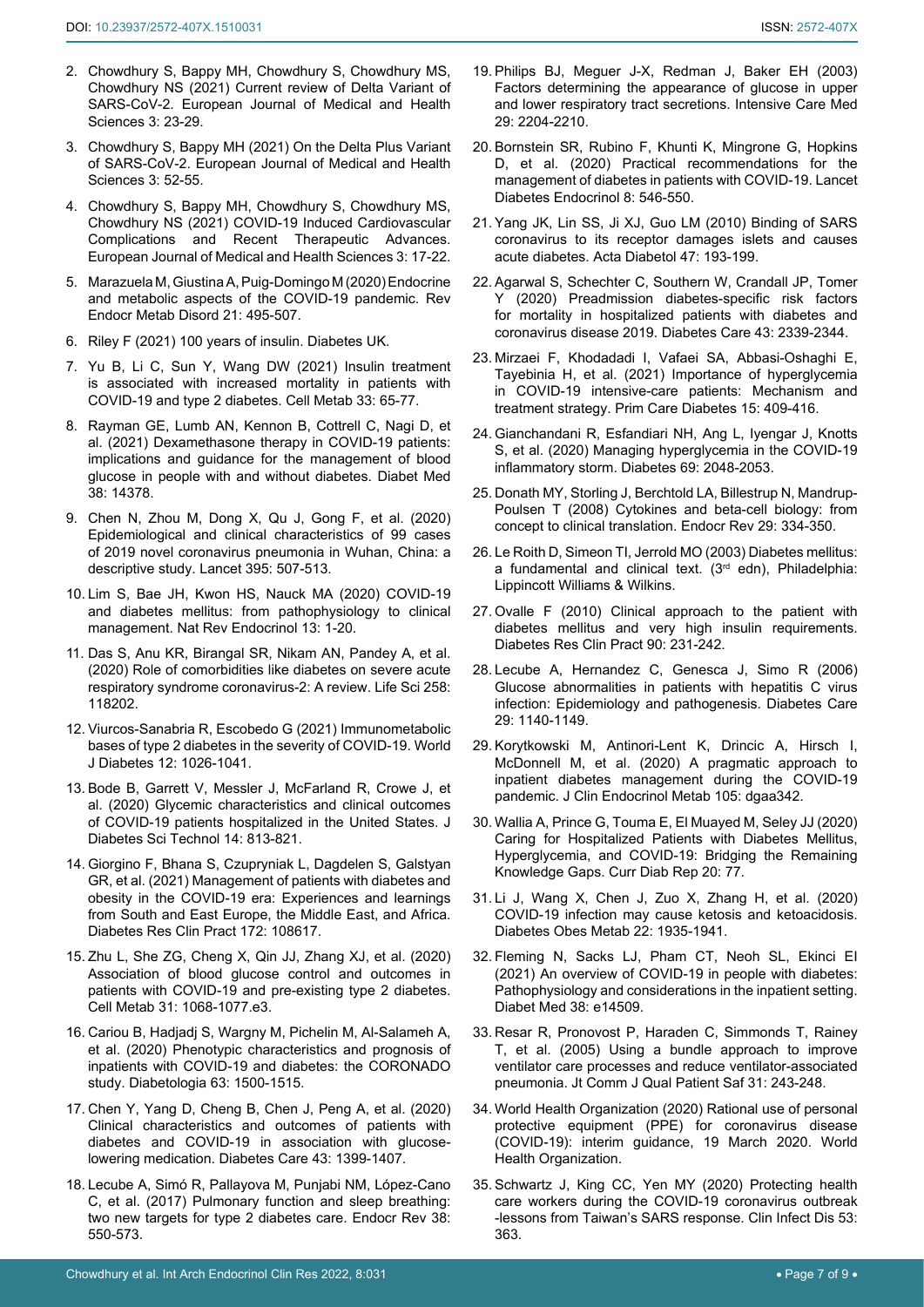- <span id="page-7-5"></span>36. [Yen MY, Lin YE, Lee CH, Ho MS, Huang FY, et al. \(2011\)](https://pubmed.ncbi.nlm.nih.gov/21316802/)  [Taiwan's traffic control bundle and the elimination of](https://pubmed.ncbi.nlm.nih.gov/21316802/)  [nosocomial severe acute respiratory syndrome among](https://pubmed.ncbi.nlm.nih.gov/21316802/)  [healthcare workers. J Hosp Infect 77: 332-337.](https://pubmed.ncbi.nlm.nih.gov/21316802/)
- <span id="page-7-6"></span>37. [Valk T, McMorrow C \(2020\) Managing hyperglycemia](https://pubmed.ncbi.nlm.nih.gov/33282306/)  [during the COVID-19 pandemic: Improving outcomes using](https://pubmed.ncbi.nlm.nih.gov/33282306/)  [new technologies in intensive care. SAGE Open Med 8:](https://pubmed.ncbi.nlm.nih.gov/33282306/)  [2050312120974174.](https://pubmed.ncbi.nlm.nih.gov/33282306/)
- <span id="page-7-7"></span>38. [Inpatient Insulin Protocols - COVID-19. American Diabetes](https://professional.diabetes.org/content-page/inpatient-insulin-protocols-COVID-19)  [Association.](https://professional.diabetes.org/content-page/inpatient-insulin-protocols-COVID-19)
- <span id="page-7-8"></span>39. [COVID In Diabetes: Collaborative Open-access VIrtual](https://www.managedcarecgm.com/collaborative-open-access-virtually-individualized-decision-algorithms-for-inpatient-diabetes/)  [Database for COVID-19 in Diabetes.](https://www.managedcarecgm.com/collaborative-open-access-virtually-individualized-decision-algorithms-for-inpatient-diabetes/)
- <span id="page-7-9"></span>40. [Maedler K, Sergeev P, Ris F, Oberholzer J, Joller-Jemelka](https://pubmed.ncbi.nlm.nih.gov/12235117/)  [HI, et al. \(2002\) Glucose-induced beta cell production of](https://pubmed.ncbi.nlm.nih.gov/12235117/)  [IL-1beta contributes to glucotoxicity in human pancreatic](https://pubmed.ncbi.nlm.nih.gov/12235117/)  [islets. J Clin Invest 110: 851-860.](https://pubmed.ncbi.nlm.nih.gov/12235117/)
- <span id="page-7-10"></span>41. [Donath MY \(2021\) Glucose or Insulin, Which Is the Culprit](https://pubmed.ncbi.nlm.nih.gov/33248018/)  [in Patients with COVID-19 and Diabetes?. Cell Metab 33:](https://pubmed.ncbi.nlm.nih.gov/33248018/)  [2-4.](https://pubmed.ncbi.nlm.nih.gov/33248018/)
- <span id="page-7-11"></span>42. [Yeh T, Yeung M, Mendelsohn Curanaj FA \(2021\) Managing](https://www.ncbi.nlm.nih.gov/pmc/articles/PMC7810103/)  [Patients with Insulin Pumps and Continuous Glucose](https://www.ncbi.nlm.nih.gov/pmc/articles/PMC7810103/)  [Monitors in the Hospital: to Wear or Not to Wear. Curr Diab](https://www.ncbi.nlm.nih.gov/pmc/articles/PMC7810103/)  [Rep 21: 7.](https://www.ncbi.nlm.nih.gov/pmc/articles/PMC7810103/)
- <span id="page-7-12"></span>43. [https://www.fda.gov/medicaldevices/blood-glucose](https://www.fda.gov/medicaldevices/blood-glucose-monitoring-devices/faqs-home-useblood-glucose-meters-utilized-within-hospitals-during-COVID-19-pandemic)[monitoring-devices/faqs-home-useblood-glucose-meters](https://www.fda.gov/medicaldevices/blood-glucose-monitoring-devices/faqs-home-useblood-glucose-meters-utilized-within-hospitals-during-COVID-19-pandemic)[utilized-within-hospitals-during-COVID-19-pandemic](https://www.fda.gov/medicaldevices/blood-glucose-monitoring-devices/faqs-home-useblood-glucose-meters-utilized-within-hospitals-during-COVID-19-pandemic)
- <span id="page-7-0"></span>44. [Singh LG, Satyarengga M, Marcano I, Scott WH, Pinault](https://diabetesjournals.org/care/article/43/11/2736/35755/Reducing-Inpatient-Hypoglycemia-in-the-General)  [LF, et al. \(2020\) Reducing inpatient hypoglycemia in](https://diabetesjournals.org/care/article/43/11/2736/35755/Reducing-Inpatient-Hypoglycemia-in-the-General)  [the general wards using real-time continuous glucose](https://diabetesjournals.org/care/article/43/11/2736/35755/Reducing-Inpatient-Hypoglycemia-in-the-General)  [monitoring: the glucose telemetry system, a randomized](https://diabetesjournals.org/care/article/43/11/2736/35755/Reducing-Inpatient-Hypoglycemia-in-the-General)  [clinical trial. Diabetes Care 43: 2736-2743.](https://diabetesjournals.org/care/article/43/11/2736/35755/Reducing-Inpatient-Hypoglycemia-in-the-General)
- <span id="page-7-1"></span>45. [Fortmann AL, Spierling Bagsic SR, Talavera L, Garcia](https://pubmed.ncbi.nlm.nih.gov/32855160/)  [IM, Sandoval H, et al. \(2020\) Glucose as the fifth vital](https://pubmed.ncbi.nlm.nih.gov/32855160/)  [sign: a randomized controlled trial of continuous glucose](https://pubmed.ncbi.nlm.nih.gov/32855160/)  [monitoring in a non-ICU hospital setting. Diabetes Care 43:](https://pubmed.ncbi.nlm.nih.gov/32855160/)  [2873-2877.](https://pubmed.ncbi.nlm.nih.gov/32855160/)
- <span id="page-7-2"></span>46. (2020) FAQs on home-use blood glucose meters utilized within hospitals during the COVID-19 pandemic. U.S. Food & Drug Administration 2020.
- <span id="page-7-3"></span>47. [Dandona P, Ghanim H, Green K, Sia CL, Abuaysheh S, et](https://pubmed.ncbi.nlm.nih.gov/23403945/)  [al. \(2013\) Insulin infusion suppresses while glucose infusion](https://pubmed.ncbi.nlm.nih.gov/23403945/)  [induces Toll-like receptors and high-mobility group-B1](https://pubmed.ncbi.nlm.nih.gov/23403945/)  [protein expression in mononuclear cells of type 1 diabetes](https://pubmed.ncbi.nlm.nih.gov/23403945/)  [patients. Am J Physiol Endocrinol Metab 304: E810-818.](https://pubmed.ncbi.nlm.nih.gov/23403945/)
- <span id="page-7-4"></span>48. [Cuschieri S, Grech S \(2020\) COVID-19 and diabetes: The](https://www.ncbi.nlm.nih.gov/pmc/articles/PMC7242955/)  [why, the what and the how. J Diabetes Complications 34:](https://www.ncbi.nlm.nih.gov/pmc/articles/PMC7242955/)  [107637.](https://www.ncbi.nlm.nih.gov/pmc/articles/PMC7242955/)
- <span id="page-7-13"></span>49. [Dandona P, Ghanim H \(2021\) Diabetes, Obesity,](https://pubmed.ncbi.nlm.nih.gov/34244331/)  [COVID-19, Insulin, and Other Antidiabetes Drugs. Diabetes](https://pubmed.ncbi.nlm.nih.gov/34244331/)  [care 44: 1929-1933.](https://pubmed.ncbi.nlm.nih.gov/34244331/)
- <span id="page-7-14"></span>50. [Vanhorebeek I, Langouche L, Van den Berghe G \(2005\)](https://pubmed.ncbi.nlm.nih.gov/16015107/)  [Glycemic and nonglycemic effects of insulin: how do they](https://pubmed.ncbi.nlm.nih.gov/16015107/)  [contribute to a better outcome of critical illness? Curr Opin](https://pubmed.ncbi.nlm.nih.gov/16015107/)  [Crit Care 11: 304-311.](https://pubmed.ncbi.nlm.nih.gov/16015107/)
- <span id="page-7-15"></span>51. [Zhou K, Al-Jaghbeer MJ, Lansang MC \(2020\) Hyperglycemia](https://pubmed.ncbi.nlm.nih.gov/32371556/)  [management in hospitalized patients with COVID-19. Cleve](https://pubmed.ncbi.nlm.nih.gov/32371556/)  [Clin J Med.](https://pubmed.ncbi.nlm.nih.gov/32371556/)
- <span id="page-7-16"></span>52. [Galindo RJ, Aleppo G, Klonoff DC, Spanakis EK, Agarwal](https://pubmed.ncbi.nlm.nih.gov/32536205/)  [S, et al. \(2020\) Implementation of continuous glucose](https://pubmed.ncbi.nlm.nih.gov/32536205/)  [monitoring in the hospital: emergent considerations for](https://pubmed.ncbi.nlm.nih.gov/32536205/)  [remote glucose monitoring during the COVID-19 pandemic.](https://pubmed.ncbi.nlm.nih.gov/32536205/)  [J Diabetes Sci Technol 14: 822-832.](https://pubmed.ncbi.nlm.nih.gov/32536205/)
- <span id="page-7-17"></span>53. Horby P, Lim WS, Emberson JR, Mafham M, Bell JL, Linsell L, et al. (2021) Recovery Collaborative Group. Dexamethasone in Hospitalized Patients With COVID-19 - Preliminary Report. N Engl J Med 384: 693-704.
- <span id="page-7-18"></span>54. [Sterne JAC, Murthy S, Diaz JV, Slutsky AS, Villar J, Angus](https://pubmed.ncbi.nlm.nih.gov/32876694/)  [DC, et al. \(2020\) Association Between Administration of](https://pubmed.ncbi.nlm.nih.gov/32876694/)  [Systemic Corticosteroids and Mortality Among Critically](https://pubmed.ncbi.nlm.nih.gov/32876694/)  [Ill Patients With COVID-19: A Meta-Analysis. JAMA 324:](https://pubmed.ncbi.nlm.nih.gov/32876694/)  [1330-1341.](https://pubmed.ncbi.nlm.nih.gov/32876694/)
- 55. [Jeronimo CMP, Farias MEL, Val FFA, Sampaio VS,](https://pubmed.ncbi.nlm.nih.gov/32785710/)  [Alexandre MAA, et al. \(2020\) Methylprednisolone as](https://pubmed.ncbi.nlm.nih.gov/32785710/)  [Adjunctive Therapy for Patients Hospitalized With](https://pubmed.ncbi.nlm.nih.gov/32785710/)  [COVID-19 \(MetCOVID\): A Randomised, Double-Blind,](https://pubmed.ncbi.nlm.nih.gov/32785710/)  [Phase IIb, Placebo-Controlled Trial. Clin Infect Dis 72:](https://pubmed.ncbi.nlm.nih.gov/32785710/)  [e373-e381.](https://pubmed.ncbi.nlm.nih.gov/32785710/)
- 56. [Abbas N, Elhassan M, Kelly P, Yorke R, Mustafa OG, et](https://pubmed.ncbi.nlm.nih.gov/30651256/)  [al. \(2019\) Greater Illness Severity Characterises Steroid](https://pubmed.ncbi.nlm.nih.gov/30651256/)  [Diabetes Following Acute Hospitalisation. Clin Med \(Lond\)](https://pubmed.ncbi.nlm.nih.gov/30651256/)  [19: 86-87.](https://pubmed.ncbi.nlm.nih.gov/30651256/)
- <span id="page-7-19"></span>57. [Burt MG, Roberts GW, Aguilar-Loza NR, Frith P, Stranks](https://pubmed.ncbi.nlm.nih.gov/21411550/)  [SN \(2011\) Continuous Monitoring of Circadian Glycemic](https://pubmed.ncbi.nlm.nih.gov/21411550/)  [Patterns in Patients Receiving Prednisolone for COPD. J](https://pubmed.ncbi.nlm.nih.gov/21411550/)  [Clin Endocrinol Metab 96: 1789-1796.](https://pubmed.ncbi.nlm.nih.gov/21411550/)
- <span id="page-7-20"></span>58. [Fong AC, Cheung NW \(2013\) The High Incidence of](https://pubmed.ncbi.nlm.nih.gov/23298665/)  [Steroid-Induced Hyperglycaemia in Hospital. Diabetes Res](https://pubmed.ncbi.nlm.nih.gov/23298665/)  [Clin Pract 99: 277-280.](https://pubmed.ncbi.nlm.nih.gov/23298665/)
- 59. [Katsuyama T, Sada KE, Namba S, Watanabe H, Katsuyama](https://pubmed.ncbi.nlm.nih.gov/25765669/)  [E, et al. \(2015\) Risk Factors for the Development of](https://pubmed.ncbi.nlm.nih.gov/25765669/)  [Glucocorticoid-Induced Diabetes Mellitus. Diabetes Res](https://pubmed.ncbi.nlm.nih.gov/25765669/)  [Clin Pract 108: 273-279.](https://pubmed.ncbi.nlm.nih.gov/25765669/)
- <span id="page-7-21"></span>60. [Sardu C, D'Onofrio N, Balestrieri ML, Barbieri M, Rizzo MR,](https://pubmed.ncbi.nlm.nih.gov/32430456/)  [et al. \(2020\) Outcomes in Patients With Hyperglycemia](https://pubmed.ncbi.nlm.nih.gov/32430456/)  [Affected by COVID-19: Can We Do More on Glycemic](https://pubmed.ncbi.nlm.nih.gov/32430456/)  [Control? Diabetes Care 43: 1408-1415.](https://pubmed.ncbi.nlm.nih.gov/32430456/)
- <span id="page-7-22"></span>61. [Vargas-Vazquez A, Bello-Chavolla OY, Ortiz-Brizuela](https://pubmed.ncbi.nlm.nih.gov/33593750/)  [E, Campos-Munoz A, Mehta R, et al. \(2021\) Impact of](https://pubmed.ncbi.nlm.nih.gov/33593750/)  [Undiagnosed Type 2 Diabetes and Pre-Diabetes on](https://pubmed.ncbi.nlm.nih.gov/33593750/)  [Severity and Mortality for SARS-CoV-2 Infection. BMJ](https://pubmed.ncbi.nlm.nih.gov/33593750/)  [Open Diabetes Res Care 9: 002026.](https://pubmed.ncbi.nlm.nih.gov/33593750/)
- <span id="page-7-23"></span>62. [Wu J, Huang J, Zhu G, Wang Q, Lv Q, et al. \(2020\) Elevation](https://drc.bmj.com/content/8/1/e001476)  [of Blood Glucose Level Predicts Worse Outcomes in](https://drc.bmj.com/content/8/1/e001476)  [Hospitalized Patients With COVID-19: A Retrospective](https://drc.bmj.com/content/8/1/e001476)  [Cohort Study. BMJ Open Diabetes Res Care 8.](https://drc.bmj.com/content/8/1/e001476)
- <span id="page-7-24"></span>63. [Merzon E, Green I, Shpigelman M, Vinker S, Raz I, et](https://pubmed.ncbi.nlm.nih.gov/32852883/)  [al. \(2020\) Haemoglobin A1c is a Predictor of COVID-19](https://pubmed.ncbi.nlm.nih.gov/32852883/)  [Severity in Patients With Diabetes. Diabetes Metab Res](https://pubmed.ncbi.nlm.nih.gov/32852883/)  [Rev 37: e3398.](https://pubmed.ncbi.nlm.nih.gov/32852883/)
- <span id="page-7-25"></span>64. Williamson EJ, Walker AJ, Bhaskaran K, Bacon S, Bates C, et al. (2020) Factors Associated With COVID-19-Related Death Using Opensafely. Nature 584: 430-436.
- <span id="page-7-26"></span>65. [Mastorakos G, Chrousos GP, Weber JS \(1993\)](https://pubmed.ncbi.nlm.nih.gov/8263159/)  [Recombinant Interleukin-6 Activates the Hypothalamic-](https://pubmed.ncbi.nlm.nih.gov/8263159/)[Pituitary-Adrenal Axis in Humans. J Clin Endocrinol Metab](https://pubmed.ncbi.nlm.nih.gov/8263159/)  [77: 1690-1694.](https://pubmed.ncbi.nlm.nih.gov/8263159/)
- <span id="page-7-27"></span>66. [Kauh EA, Mixson LA, Shankar S, McCarthy J, Maridakis V,](https://pubmed.ncbi.nlm.nih.gov/21635675/)  [et al. \(2011\) Short-Term Metabolic Effects of Prednisone](https://pubmed.ncbi.nlm.nih.gov/21635675/)  [Administration in Healthy Subjects. Diabetes Obes Metab](https://pubmed.ncbi.nlm.nih.gov/21635675/)  [13: 1001-1007.](https://pubmed.ncbi.nlm.nih.gov/21635675/)
- <span id="page-7-28"></span>67. [Codo AC, Davanzo GG, Monteiro LB, de Souza GF,](https://pubmed.ncbi.nlm.nih.gov/32697943/)  [Muraro SP, et al. \(2020\) Elevated Glucose Levels Favor](https://pubmed.ncbi.nlm.nih.gov/32697943/)  [SARS-CoV-2 Infection and Monocyte Response Through](https://pubmed.ncbi.nlm.nih.gov/32697943/)  [a HIF-1alpha/Glycolysis-Dependent Axis. Cell Metab 32:](https://pubmed.ncbi.nlm.nih.gov/32697943/)  [498-499.](https://pubmed.ncbi.nlm.nih.gov/32697943/)